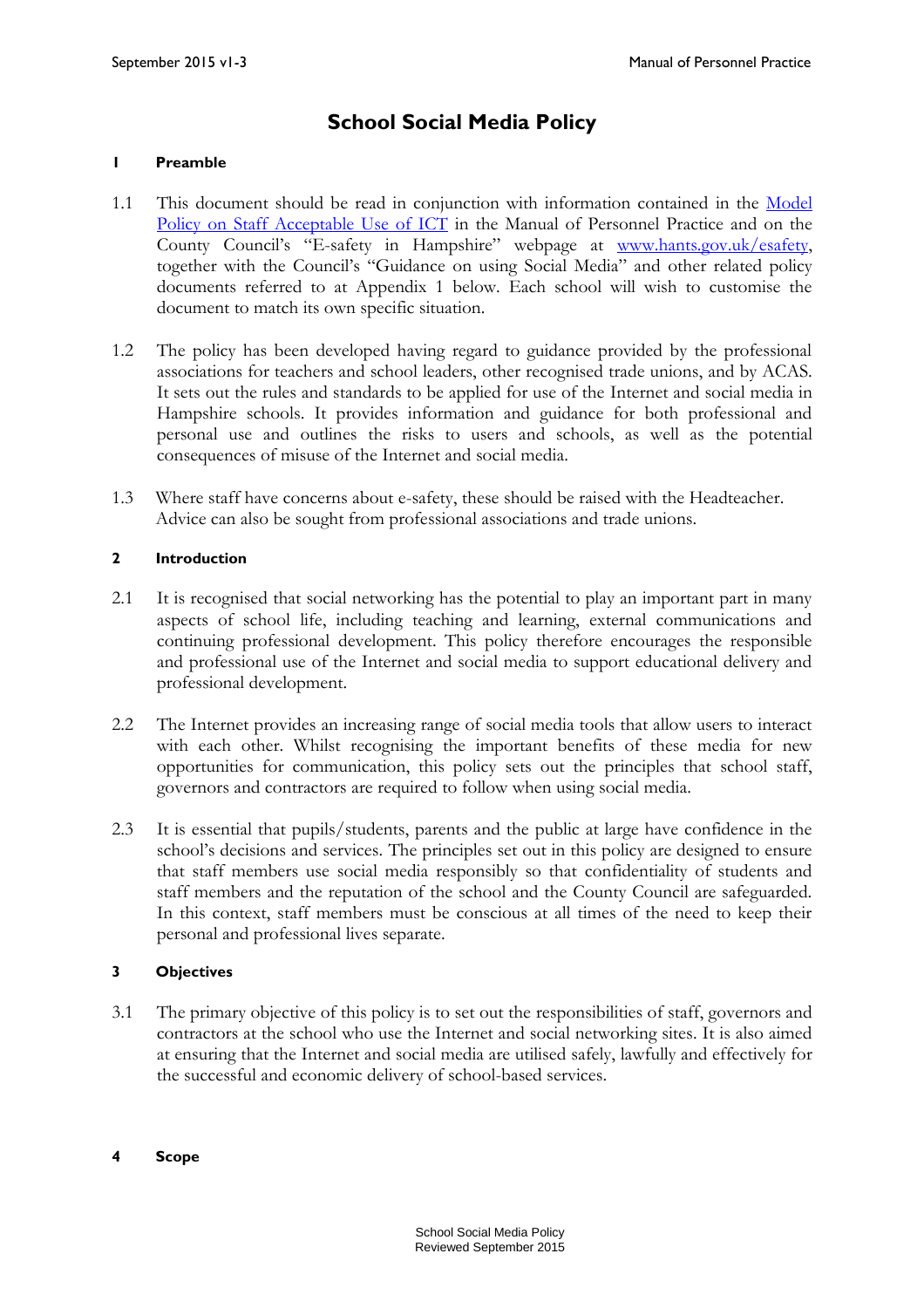- 4.1 This policy applies to the school governing body, all teaching and other staff, whether employed by the County Council or employed directly by the school, external contractors providing services on behalf of the school or the County Council, teacher trainees and other trainees, volunteers and other individuals who work for or provide services on behalf of the school. These individuals are collectively referred to in this policy as staff or staff members.
- 4.2 The policy covers personal use of social media as well as the use of social media for official school purposes, including sites hosted and maintained on behalf of the school. It is acknowledged that there is significant potential for the school to exploit the Internet and social media and that this can bring great advantages. The use of both the Internet and social media is therefore actively encouraged.
- 4.3 The policy applies to personal webspace such as social networking sites (for example Facebook, MySpace, Yapper), blogs, microblogs such as Twitter, chatrooms, forums, podcasts, open access online encyclopaedias such as Wikipedia, social bookmarking sites such as del.icio.us and content sharing sites such as flickr and YouTube. The internet is a fast moving technology and it is impossible to cover all circumstances or emerging media the principles set out in this policy must be followed irrespective of the medium.
- 4.4 This policy provides a structured approach to using the Internet and social media and will ensure that it is effective, lawful and does not compromise the school's reputation, school information or computer systems/networks.

#### **5 Risks**

- 5.1 The school recognises the risks associated with use of the Internet and social media and regulates their use to ensure this does not damage the school, its staff and the people it serves. Principal amongst these risks are:
	- cyber bullying by pupils/students;
	- access to inappropriate material;
	- offending behaviour toward staff members by other staff or pupils/students;
	- other misuse by staff including inappropriate personal use;
	- inappropriate behaviour, criticism and complaints from external sources;
	- loss or theft of personal data;
	- virus or other malware (malicious software) infection from infected sites;
	- disclosure of confidential information;
	- damage to the reputation of the school;
	- social engineering attacks i.e. the act of manipulating people into disclosing confidential material or carrying out certain actions;
	- civil or criminal action relating to breaches of legislation;
	- staff members openly identifying themselves as school personnel and making disparaging remarks about the school and/or its policies, about other staff members, pupils or other people associated with the school.

#### **6 Applying the Policy**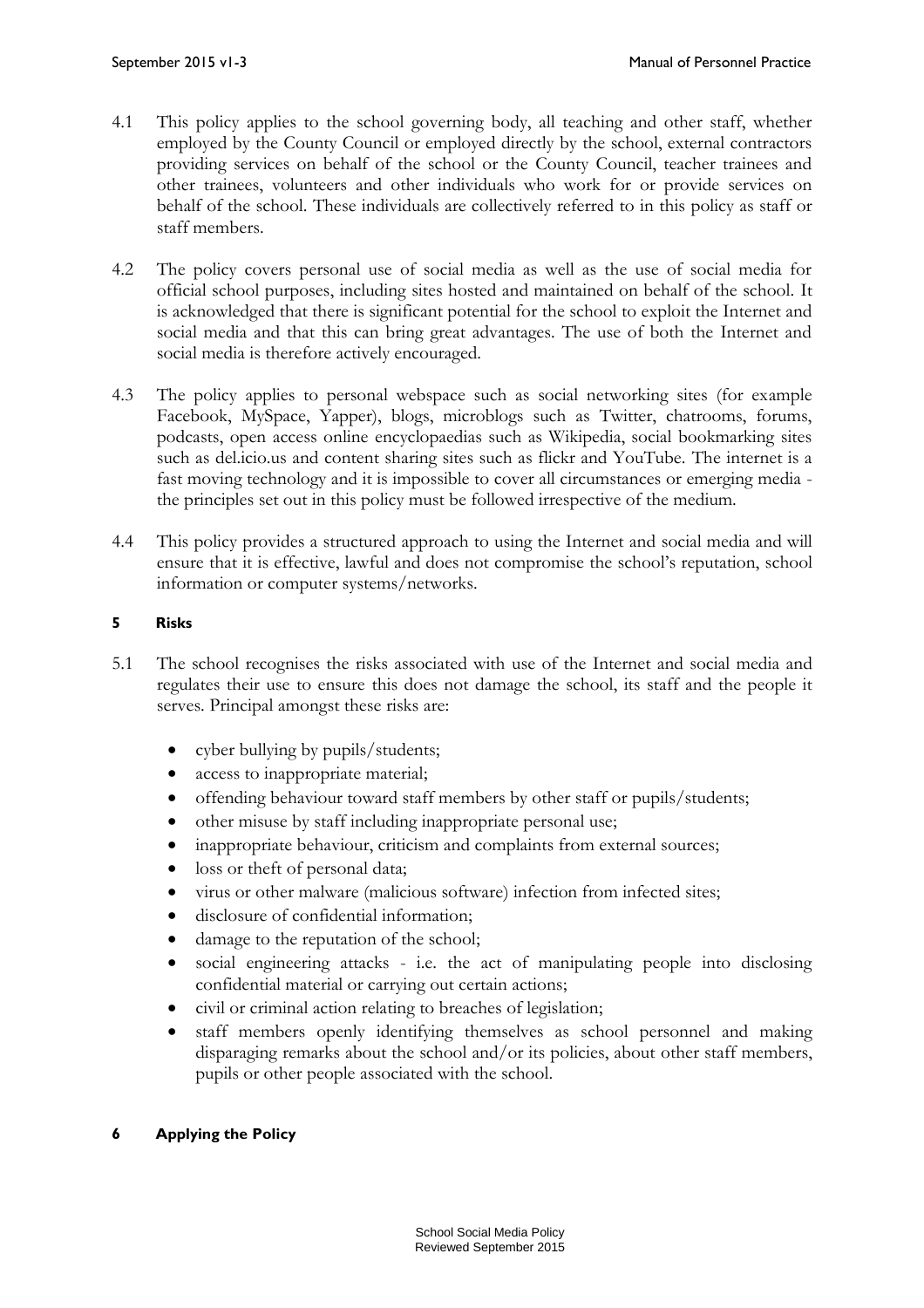#### 6.1 Responsibilities of staff members

- 6.1.1 The following principles apply to online participation and set out the standards of behaviour expected of staff members as representatives of the School.
- 6.1.2 The School has a duty to provide a safe working environment free from bullying and harassment. If a staff member uses any information and/or communications technology, including email and social networking sites, to make reference to people working at or for the School, or people receiving services from the School then any information posted must comply with all relevant professional Codes of Practice and the School's ICT Acceptable Use Policy.

#### 6.2 Using the Internet and social media for approved school purposes

- 6.2.1 Staff must ensure that they use the Internet sensibly, responsibly and lawfully and that use of the Internet and social media does not compromise school information or computer systems and networks. They must ensure that their use will not adversely affect the school or its business, nor be damaging to the school's reputation and credibility or otherwise violate any school policies. In particular:
	- the school's Internet connection is for business use and its use, and use of social networking, must only take place in line with the school's policies;
	- when acting with approval on behalf of the school, under no circumstances may staff comment or contribute unless identifying themselves as school staff;
	- personal email or social media accounts must never be used to conduct school business. Any accounts created for this purpose must link to a school email address. The only exception is the use of professional networks (such as LinkedIn), where it is acceptable to use an account linked to a personal email address in both a professional and personal capacity;
	- staff members must report any safeguarding issues they become aware of;
	- staff members must not cite or reference pupils/students/parents without approval;
	- material published must not risk actions for defamation, or be of an illegal, sexual, discriminatory or offensive nature;
	- material published must be truthful, objective, legal, decent and honest;
	- material published must not breach copyright;
	- any publication must comply with all of the requirements of the Data Protection Act 1998, and must not breach any common law duty of confidentiality, or any right to privacy conferred by the Human Rights Act 1998, or similar duty to protect private information;
	- material published must not be for party political purposes or specific campaigning which in whole or part appears to affect public support for a political party;
	- material published must not be used for the promotion of personal financial interests, commercial ventures or personal campaigns;
	- the tone of any publication must be respectful and professional at all times, and material must not be couched in an abusive, hateful, or otherwise disrespectful manner;
	- publication must be in line with school policies;
	- if used with pupils/students, staff must ensure that the site's rules and regulations allow the age group to have accounts and that the parents are informed of its use;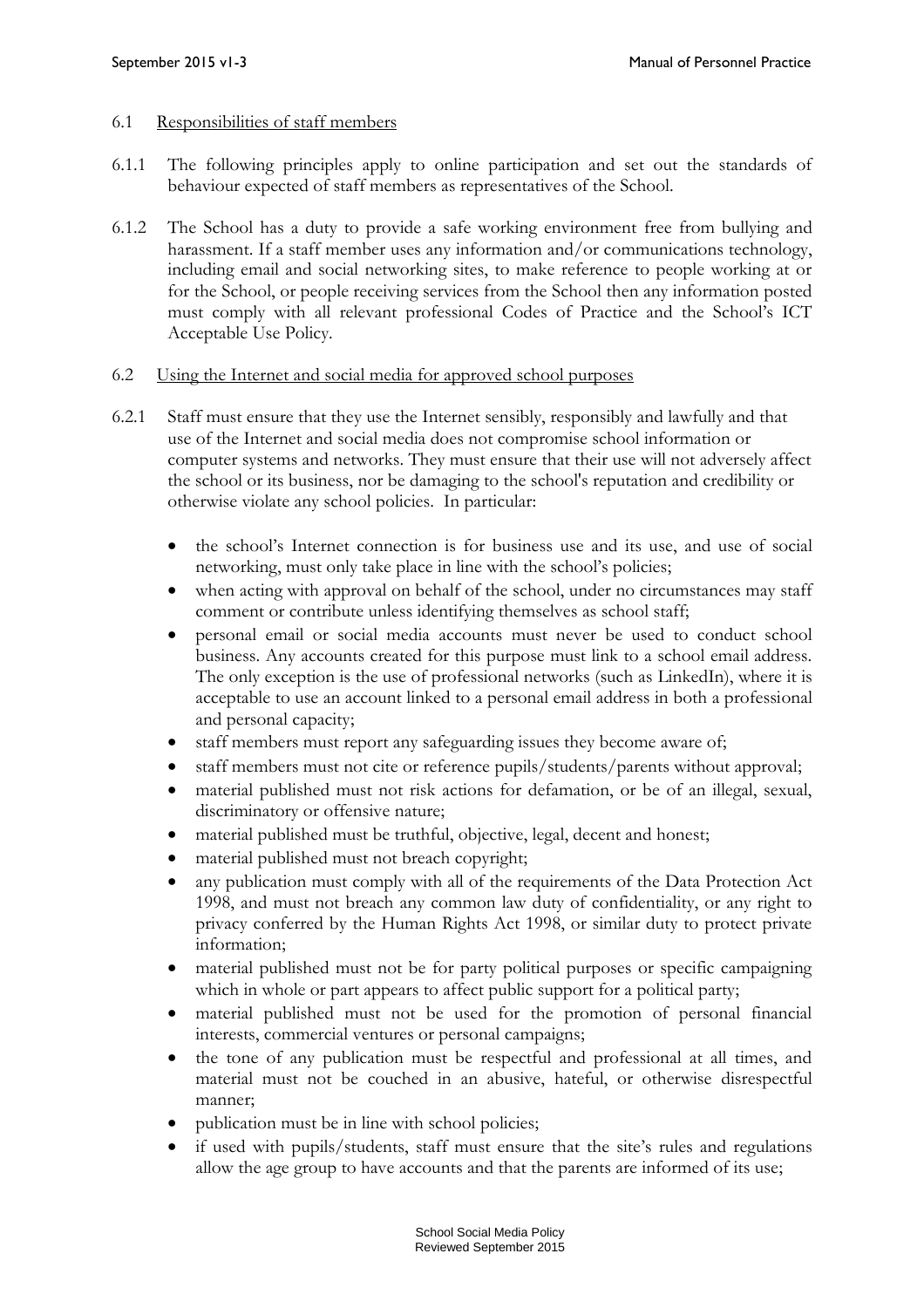- staff members must not use the Internet or social media if doing so could pose a risk (e.g. financial or reputational) to the school, its staff or services or where they do not have the approval from the Senior Leadership Team.
- 6.3 Personal use of Internet and social media
- 6.3.1 The school's Internet connection is intended primarily for educational use. There is no right for staff to use the Internet for private use and access can be withdrawn at any time. Where staff members are permitted access via the school's Internet connection:
	- the school is not liable for any financial or material loss to an individual user in accessing the Internet for personal use;
	- staff wishing to spend significant time outside of their own normal working hours using the Internet – e.g. for study purposes must obtain prior approval;
	- inappropriate or excessive use may result in disciplinary action and/or removal of Internet facilities;
	- the school will monitor Internet and email use by electronic means, and staff cannot expect privacy when using the school's Internet facility;
	- personal Internet search histories and the content of emails sent for personal use will be accessed by staff only according to the Council's Internet, Intranet and Email Monitoring Policy and School's disciplinary procedures, and only then when a legitimate concern has been raised by monitoring processes, legitimate concerns expressed by a colleague, or some other legitimate and objective complaint or incident;
	- electronic correspondence will only be intercepted in exceptional circumstances.
	- users are not permitted to access, display or download from Internet sites that hold offensive material. Offensive material includes, but is not restricted to, hostile text or images relating to gender, ethnicity, race, sex, sexual orientation, religious or political convictions and disability. The school is the final arbiter on what is or is not offensive material or what is or is not acceptable, permissible or excessive use of the Internet – staff concerned about this should refrain from using the Internet for private matters;
	- due to the potential impact on school systems, the use of streaming media such as video (YouTube, BBC iPlayer, Vimeo etc.) or audio (internet radio, Spotify, Google Music etc.) should be kept to a minimum. Streaming should be limited to occasional short video/audio clips only. Staff members must not stream TV, films or continual broadcasts (e.g. sport, news, radio or playlists);
	- due to the potential impact on school systems, the downloading of media for personal use such as video (YouTube, BBC iPlayer, Vimeo etc.) or audio (internet radio, Spotify, Google Music etc.) is not permitted;
	- certain websites will be blocked, but it is a breach of this guide to access any of the following types of site:
		- pornography/Adult /mature content
		- gambling/betting/gaming
		- alcohol/Tobacco
		- illegal drugs
		- auction sites
		- violence/hate/racism
		- weapons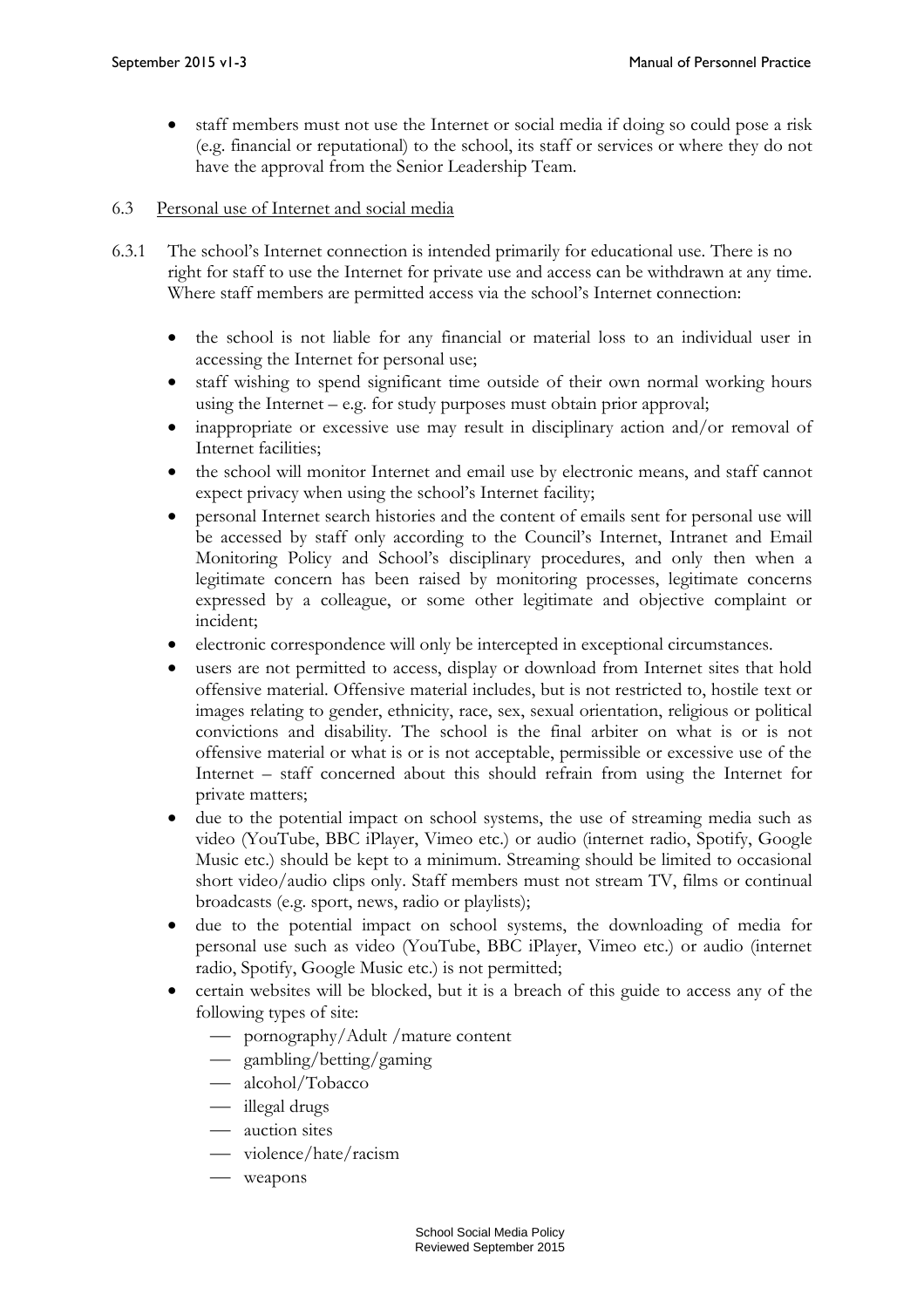- any site engaging in or encouraging illegal activity
- illegal file-sharing sites
- staff members who accidentally or unintentionally access a site containing any prohibited content must leave the site immediately and inform the Senior Leadership Team. Genuine mistakes and accidents will not be treated as breach of this policy;
- staff members may not download software from any source without approval;
- staff members are not permitted to alter or tamper with their PC Internet settings for the purpose of bypassing or attempting to bypass filtering and monitoring procedures unless they have been given express permission to do so by the Headteacher;
- staff members must not communicate personal or confidential information via the Internet/Intranet for any purpose, unless expressly authorised to do so by their Senior Leadership Team;
- users must not create, download, upload or transmit any obscene or indecent images, data or other material, or any data capable of being resolved into obscene or indecent images or material;
- users must not create, download, upload or transmit any defamatory, sexist, racist, offensive or otherwise unlawful images, data or other material;
- users must not create, download, upload or transmit material that is designed or would be likely to annoy, harass, bully, inconvenience or cause anxiety to others;
- users must not create, download, upload or transmit any unsolicited commercial or bulk web mail, chain letters or advertisements;
- users must not download any digital media including music, images, photos and video that would be in breach of copyright or licensing arrangements, or where copyright or ownership cannot be determined;
- the use of file sharing services or software is prohibited for any purpose;
- the use of cloud storage e.g. Google Drive, Dropbox, SkyDrive, iCloud, is not permitted for the storage of sensitive personal data.

#### 6.4 School reputation and confidentiality

- 6.4.1 The school recognises an employee's right to a private life. However the school must also ensure its reputation and confidentiality are protected. Therefore an employee using any ICT away from school, including email and social networking sites must:
	- refrain from identifying themselves as working for the school in a way that could have the effect of bringing the school into disrepute
	- not express a personal view as a school employee that the school would not want to be associated with
	- notify the Senior Leadership Team immediately if they consider that content posted via any information and communications technology, including emails or social networking sites, conflicts with their role in the school
	- not have any unauthorised contact or accept 'friend' requests through social media with any pupil/student under the age of 18 (or under age 19 where the school has such provision), (including former pupils/students and/or those who attend other schools) unless they are family members;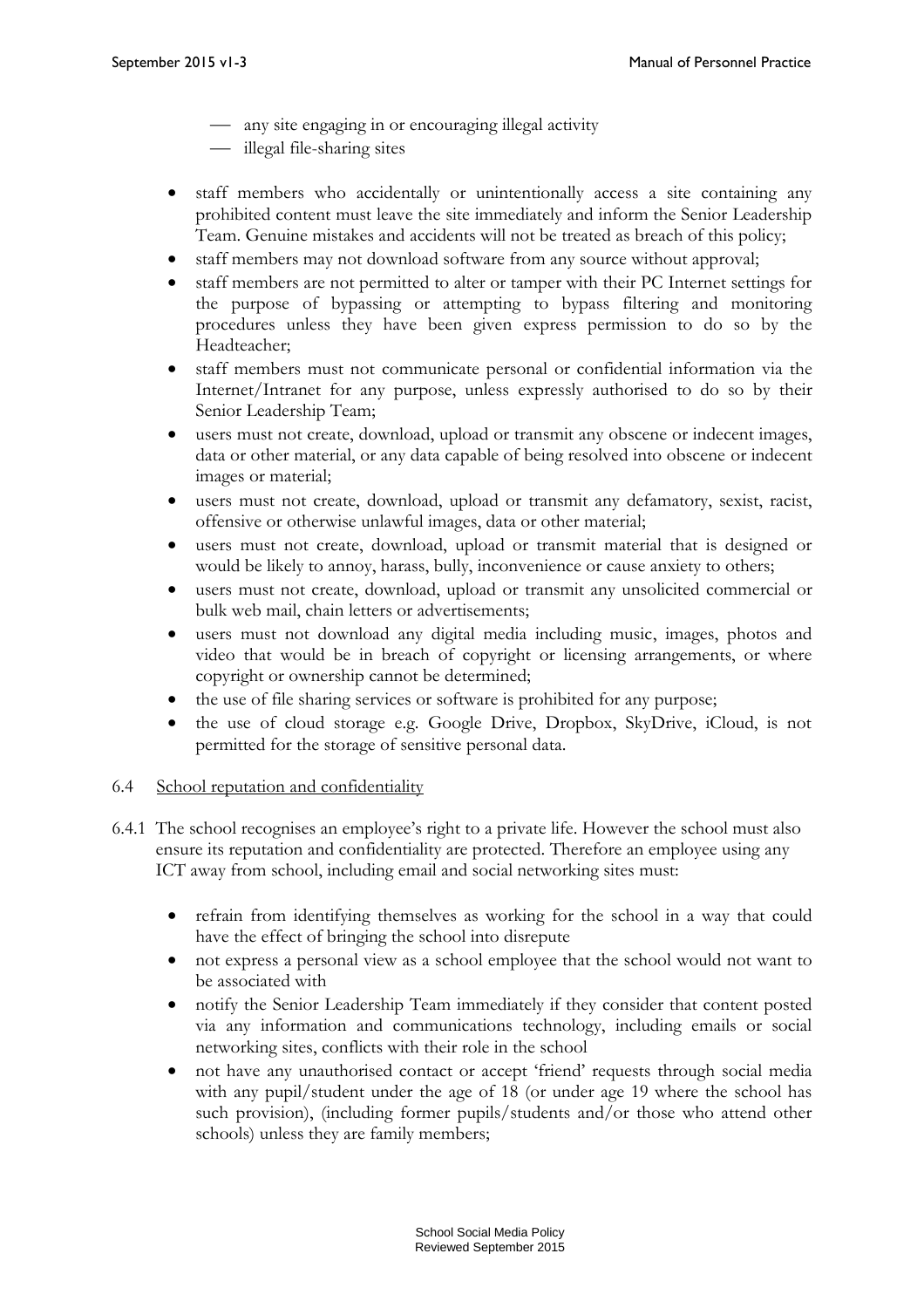- exercise caution when having contact or accepting 'friend' requests through social media with parents so as not to compromise the school's reputation or school information;
- not allow interaction through information and communications technology, including emails or social networking sites, to damage relationships with work colleagues in the school and/or partner organisations, pupils/students or parents
- not disclose any data or information about the school, colleagues in the school and/or partner organisations, pupils/students or parents that could breach the Data Protection Act 1998
- not use the Internet or social media in or outside of work to bully or harass other staff or others

#### 6.5 Personal Information

- 6.5.1 School staff must never give out personal details of others, such as home address and telephone numbers. Staff must handle all personal or sensitive information in line with the school's Data Protection Policies.
- 6.5.2 With the rise in identity theft and fraud, staff may wish to consider the amount of personal information that they display on personal profiles.

#### **7 Cyber bullying and Harassment**

#### 7.1 The use of ICT in relation to Bullying and Harassment

- 7.1.1 This section should be read in conjunction with the guidance contained in ["Cyber-bullying:](http://www3.hants.gov.uk/cyberbullying-dos-and-donts.doc)  [Practical Advice for School Staff".](http://www3.hants.gov.uk/cyberbullying-dos-and-donts.doc) Cyber Bullying and Cyber Harassment, like other forms of bullying and harassment, imply a relationship where an individual has some influence or advantage that is used improperly over another person or persons, where the victim(s) is subjected to a disadvantage or detriment, and where the behaviour is unwarranted and unwelcome to the victim. However, in this case the technological environment has meant that the acts of bullying and harassment now include the use of information and communications technology including email and social networking.
- 7.1.2 The school will consider it a potential disciplinary matter if users utilise any information and communications technology, including email and social networking sites, in such a way as to bully/harass others in the school or in partner organisations, or pupils/students or parents, whether this takes place during or outside of work. Staff members need to be aware that no matter what the privacy settings on their social media/networking site, inappropriate/derogatory information about a colleague in the school or partner organisations, pupils or parents, can find its way into the public domain even when not intended.
- 7.1.3 It should be noted that a person does not need to directly experience this form of victimisation in order for it to be classed as cyber bullying/harassment. The fact that a person is unaware that offensive or derogatory comments about them have been placed on websites still fits the criteria of cyber bullying/harassment.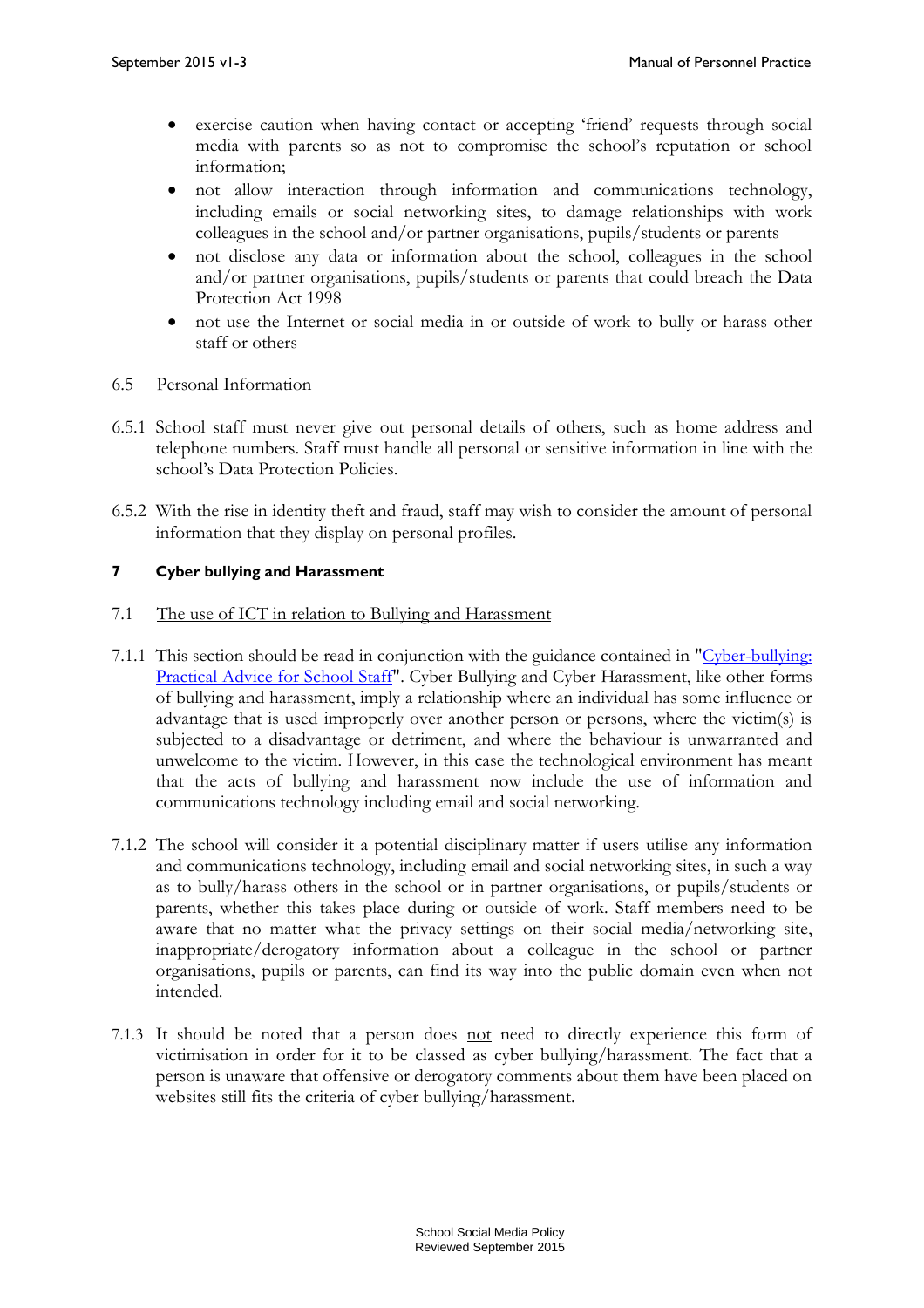- 7.1.4 If a staff member receives any threats, abuse or harassment from members of the public through their use of social media then they must report such incidents using the school's procedures. Support is also available through Hampshire's confidential counselling service, Employee Support (0800 030 5182).
- 7.2 Senior Leadership responsibility in relation to Bullying and Harassment
- 7.2.1 The school owes a duty to take reasonable steps to provide a safe working environment free from bullying and harassment.
- 7.2.2 For this reason, it is essential that the Senior Leadership Team take appropriate steps to deal with any incident where it is alleged that a staff member has subjected others to abusive or personally offensive emails, phone calls or content on social networking sites such as Facebook, Twitter, or by any other means.
- 7.2.3 If a Senior Leader is made aware of such an allegation, the Senior Leadership Team should deal with it in the same way as any other incident of bullying or harassment in line with school policies, by investigating the allegations promptly and appropriately and providing the victim with appropriate support to demonstrate that the matter is being dealt with seriously.
- 7.2.4 Senior Leaders should encourage staff to preserve all evidence by not deleting emails, logging phone calls and taking screen-prints of websites. If the incident involves illegal content or contains threats of a physical or sexual nature, the Senior Leadership team should consider advising the employee that they should inform the police. In the event that such evidence contains indecent images of children, it is an offence to save, send, or alter an image or to show it to anyone else. Therefore, the evidence must be placed in a secure location such as a locked cupboard where others will not be able to see it. In these circumstances the Police should be contacted immediately for advice.

#### **8. Signature**

- 8.1 It will be normal practice for staff to read and sign a declaration as outlined in Appendix 2, to confirm that they have had access to the School Social Media Policy and that they accept and will follow its terms.
- 8.2 Staff must comply with the terms of this policy. Any breach will be considered to be a breach of disciplinary rules, which may lead to a disciplinary sanction (e.g. warning), dismissal, and/or withdrawal of access to ICT facilities. Staff should be aware, that in certain instances, inappropriate use of Social Media may become a matter for police or social care investigations.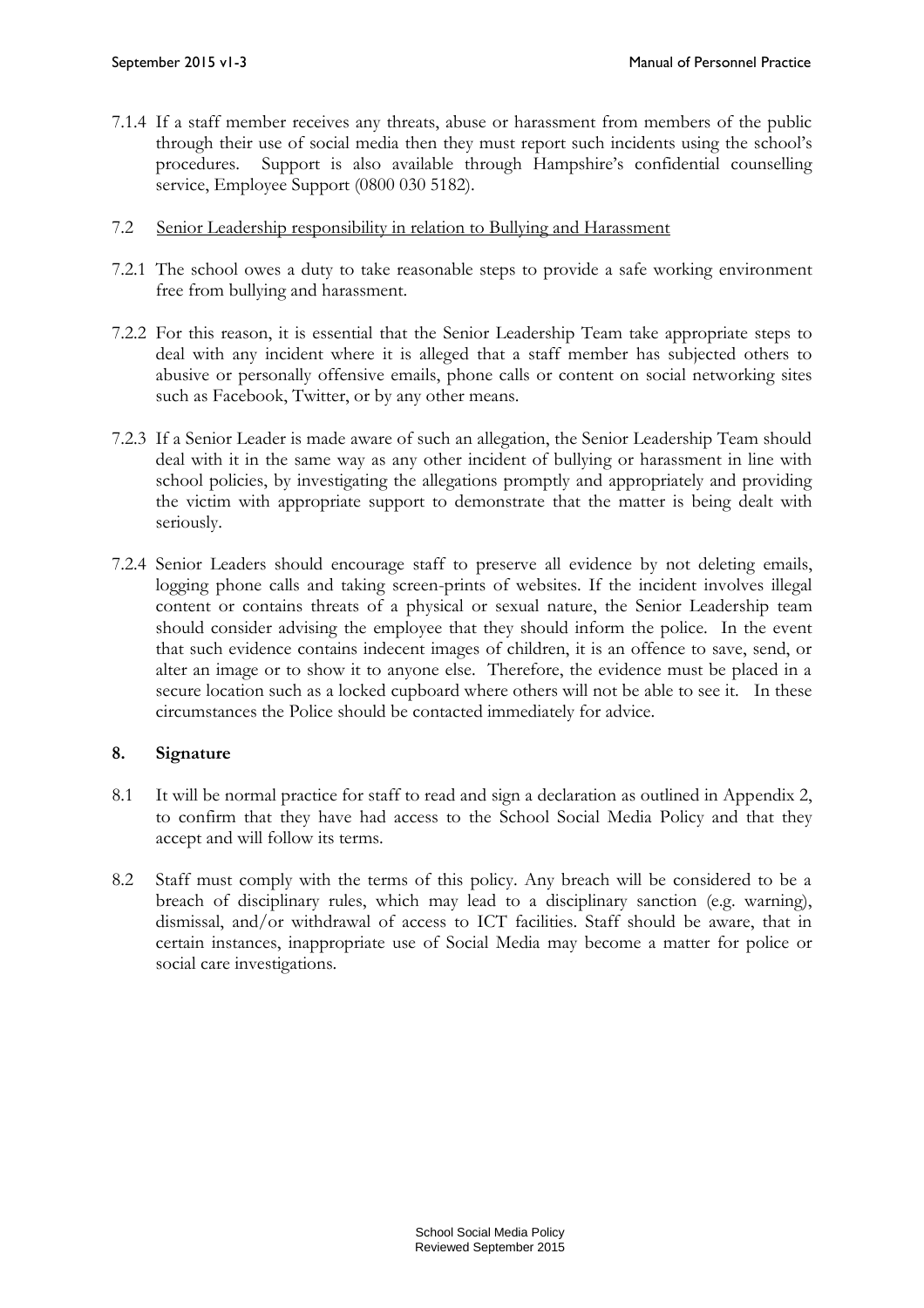## **Appendix 1**

### **Legal and Policy Framework**

The School is committed to ensuring that all staff members provide confidential services that meet the highest standards. All individuals working on behalf of the school are bound by a legal duty of confidence and other laws to protect the confidential information they have access to during the course of their work. Disclosure of confidential information on social media is likely to be a breach of a number of laws and professional Codes of Conduct, including the following:

- Human Rights Act 1998
- Common law duty of confidentiality
- Data Protection Act 1998, and
- Employment Practices Data Protection Code

Confidential information includes, but is not limited to:

- Person-identifiable information, e.g. pupil and employee records protected by the Data Protection Act 1998
- Information divulged in the expectation of confidentiality
- School or County Council business or corporate records containing organisationally or publicly sensitive information
- Any commercially sensitive information such as information relating to commercial proposals or current negotiations, and
- Politically sensitive information.

Staff members should also be aware that other laws relating to libel, defamation, harassment and copyright may apply to information posted on social media, including:

- Libel Act 1843
- Defamation Acts 1952, 1996 and 2013
- Copyright, Designs and Patents Act 1988.
- Protection from Harassment Act 1997
- Criminal Justice and Public Order Act 1994
- $\bullet$  Malicious Communications Act 1998
- Communications Act 2003, and
- Equality Act 2010

### **Related Policies**

The Social Media policy should be read in conjunction with other relevant school and County Council policies, procedures and Codes of Conduct including:

- County Council Guidance on using Social Media
- IT Policy on email and internet use
- IT acceptable usage standards
- ICT Acceptable Use Policy for Staff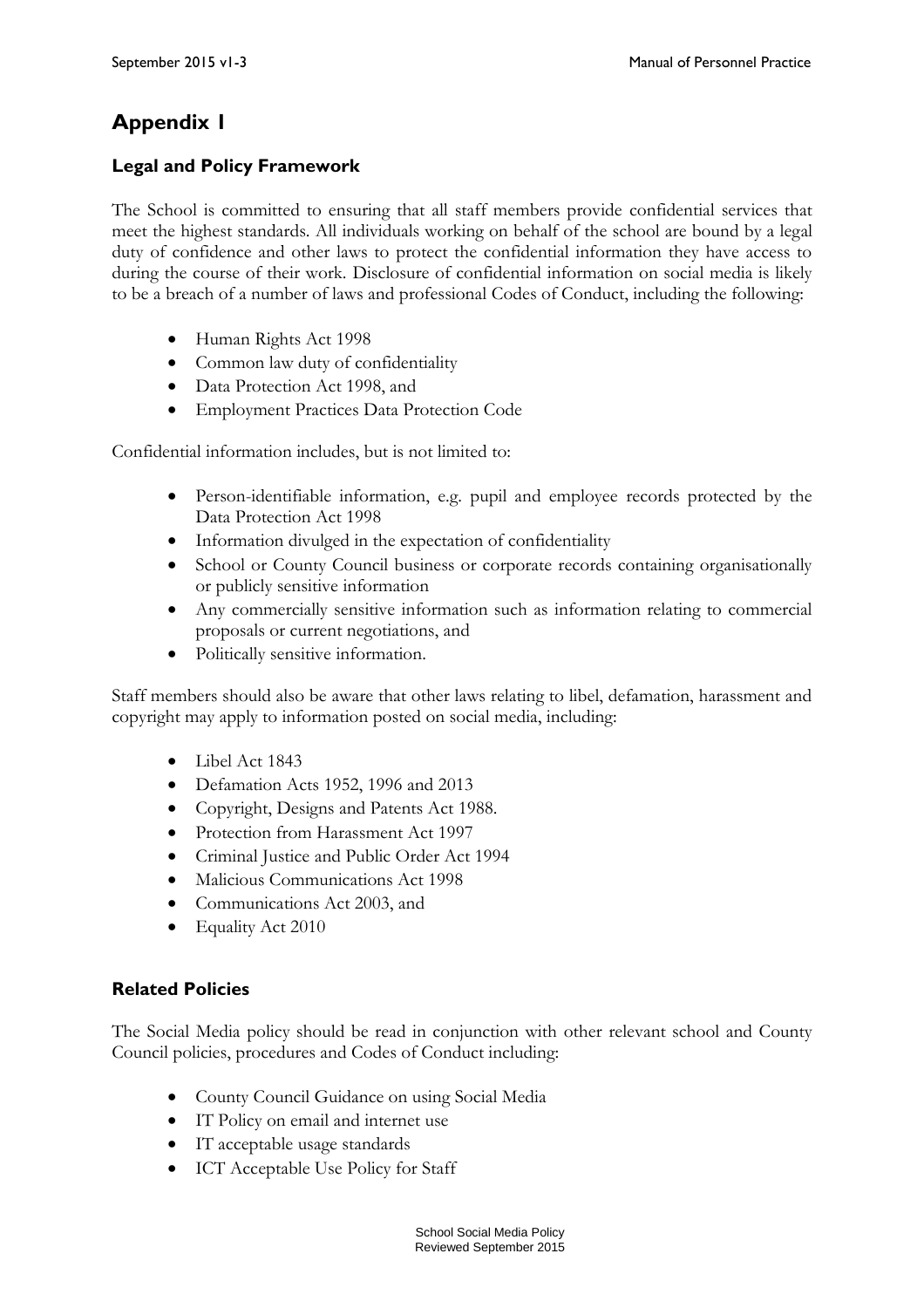- Internet and Intranet Monitoring Policy
- Cyber bullying: Practical Advice for School Staff
- Disciplinary Procedures
- Equalities Policy